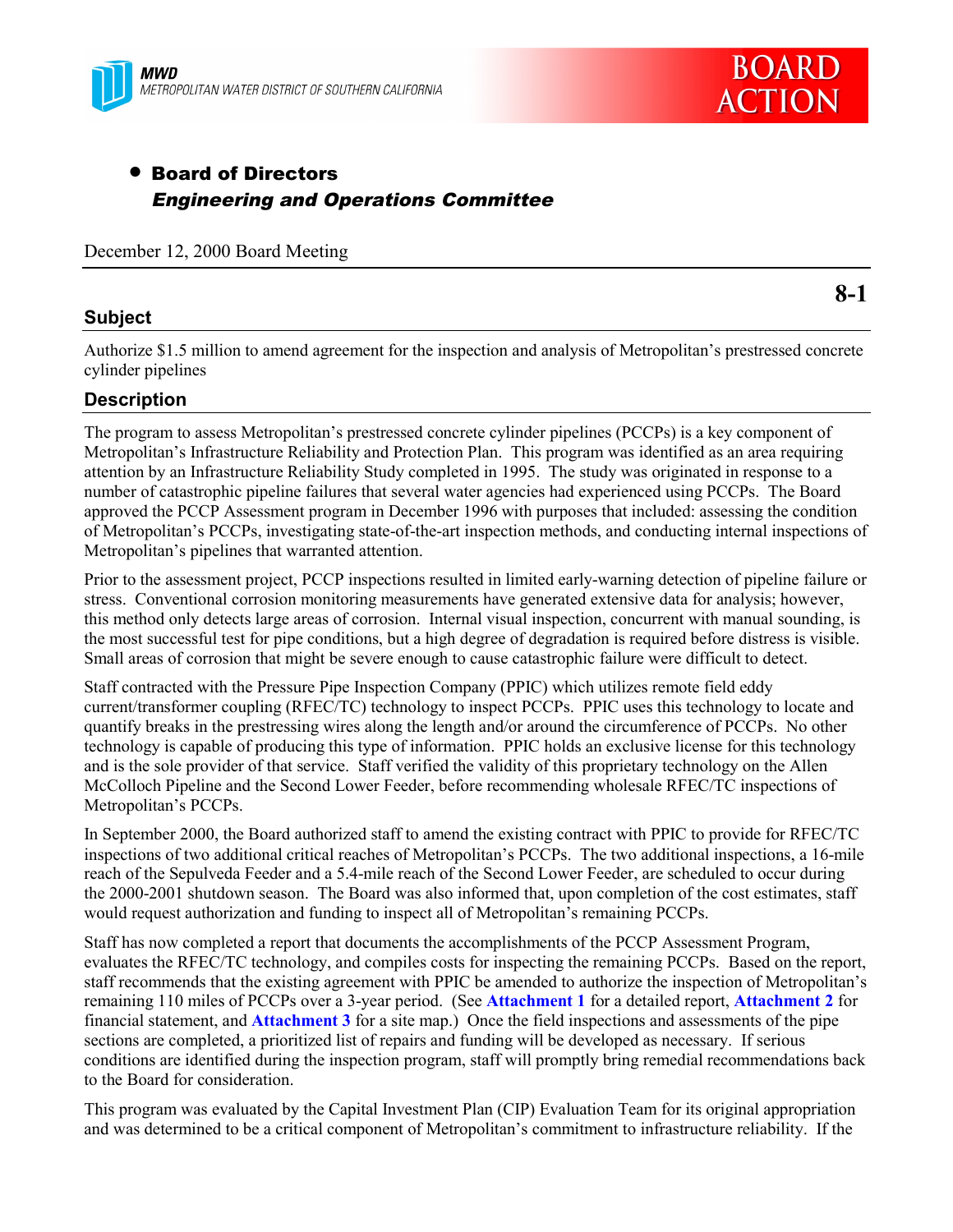Board approves this recommendation, the fiscal year 2000/2001 expenditure plan will be increased to include funds for this project so that all PCCPs will be inspected at an accelerated schedule over the next three years.

### **Policy**

Metropolitan Water District Administrative Code Section 5108: Capital Project Appropriation Metropolitan Water District Administrative Code Section 8117: Professional and Technical Consultants

### **Board Options/Fiscal Impacts**

#### **Option #1**

- (a) Appropriate \$1.5 million and authorize an amendment to Agreement No. 30402 with PPIC to have all work performed for the inspection and analysis of Metropolitan's remaining PCCPs, approximately 110 miles. This action will increase the contract with PPIC from \$560,000 to \$2.06 million. This option would generate data that identifies distressed pipe and possible pipeline failure. Staff would be able to locate and repair distressed pipe.
- (b) The proposed project is categorically exempt under the California Environmental Quality Act (CEQA) as a check for performance of an operation, or quality, health, or safety of a project (State CEQA Guidelines Section 15309); and as a minor alteration of existing public facilities involving no expansion of use (State CEQA Guidelines Section 15301).

**Fiscal Impact:** \$1.5 million.

#### **Option #2**

Do not use the RFEC/TC technology and, instead, rely exclusively on traditional procedures that are less sensitive to pipe degradation.

**Fiscal Impact:** \$200,000 in O&M costs using traditional procedures that provide limited early-warning detection of potential pipeline structural deterioration.

#### **Staff Recommendation**

Option #1

Wolfe *Roy L. Wolfe*

*Manager, Corporate Resources*

*General Manager Date*

11/20/2000

11/17/2000

*Date*

**Attachment 1 – Detailed Report Attachment 2 – Financial Statement Attachment 3 – Site Map** BLA # 647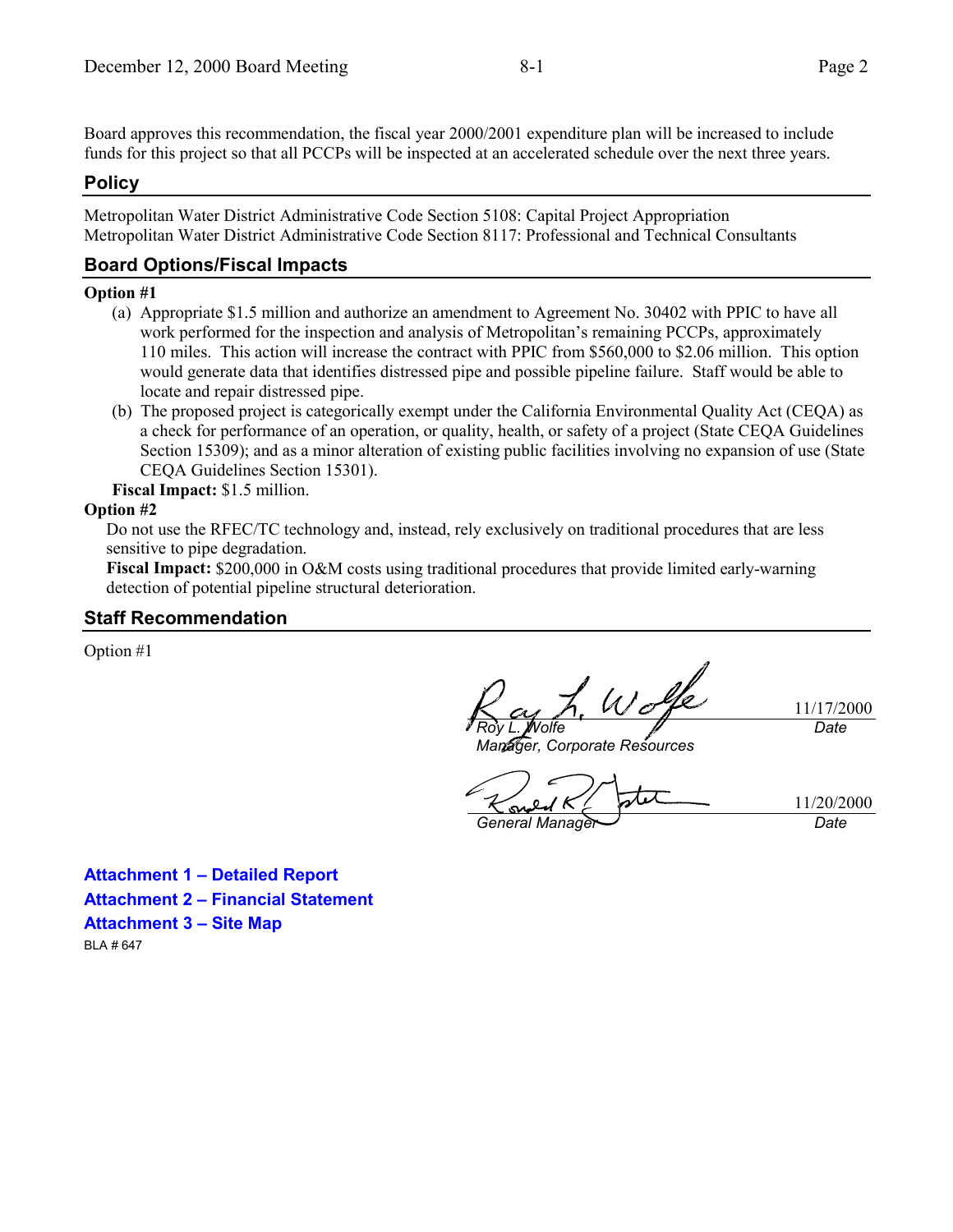## **Detailed Report**

*History of Prestressed Concrete Cylinder Pipelines***.** Prestressed Concrete Cylinder Pipelines (PCCPs) were introduced to the western United States in the early 1950s. In the early to mid-1960s, PCCPs began to gain a wider acceptance for use in transmitting and distributing water in municipal, industrial, and irrigation systems. PCCPs gained favorable acceptance in the waterworks industry primarily due to economics and its ability to be designed for many combinations of internal and external loads.

Metropolitan owns and operates a total of approximately 166 miles of PCCPs, which were installed between 1965 and 1985. The diameters of Metropolitan's PCCPs range from 54 to 201 inches, and the pipelines are located in both dense urban areas and remote rights of way. PCCPs are fabricated with tightly wound reinforcing wire that is prestressed to 196,500 psi. Operating pressure on these pipelines, within Metropolitan's distribution system, can exceed 280 psi. Unfortunately, the prestressing wire is vulnerable to corrosion under some conditions, such as, corrosive soil, stray electrical current interference, improper use of cathodic protection, and defective materials of fabrication.

*Conventional Corrosion Monitoring.* Metropolitan's Corrosion Engineering team has maintained an ongoing monitoring program to detect and mitigate corrosion on over 400 miles of pipelines throughout the distribution system for over 40 years. Historically, it has taken several years to complete the monitoring cycle of the entire distribution system. However, in 1993, because of the potential for catastrophic failure of PCCPs, Corrosion Engineering increased its efforts and began conducting annual corrosion surveys along all PCCPs.

Additionally, Metropolitan's Engineering Services Section and Water System Operations Group have teamed to perform internal inspections of all Metropolitan's PCCPs on a five-year rotating schedule, beginning in 1990. These inspections included visual examinations of the internal surfaces of the pipelines, and "sounding" of the pipelines to locate areas where delamination of the pipe wall may be present. These inspections are useful, but are limited in results since significant degradation of the pipe is required before it can be detected visually or by sounding. All of Metropolitan's PCCPs have been inspected with this method at least once, and most have been inspected twice.

*Metropolitan's PCCP Assessment Program.* A number of water agencies have experienced catastrophic PCCP failures over the years. This prompted Metropolitan to reevaluate its PCCP inspection efforts, and develop the PCCP Assessment Program. This program, which was approved by the Board in December 1996 with an appropriation of \$1.9 million, was initiated to ensure pipeline reliability by identifying and assessing the pipelines based on developing, evaluating, and implementing state-of-the-art inspection methods; and performing internal inspection of PCCPs that require attention. The appropriation included funds for the inspection of three pipeline reaches.

*Pilot Program to Evaluate New Technology***.** While researching and evaluating inspection technologies, staff determined that the remote field eddy current/transformer coupling (RFEC/TC) technology is by far the best tool available to assess the condition of existing PCCPs. The RFEC/TC technology was developed by the Applied Magnetics Group of Queen's University, in Kingston, Ontario, Canada. RFEC/TC uses an electromagnetic technique to locate breaks in the prestressed wire windings of individual pipe sections. If the inspection is properly conducted, and the data is properly analyzed, even one broken prestressing wire can be detected. Currently, the Pressure Pipe Inspection Company (PPIC) is the sole provider of internal inspections with the RFEC/TC technology.

Under the PCCP Assessment Program, staff began a pilot project to inspect PCCP reaches with the greatest risk potential using the RFEC/TC technology. The pilot project was initiated in the 1999-2000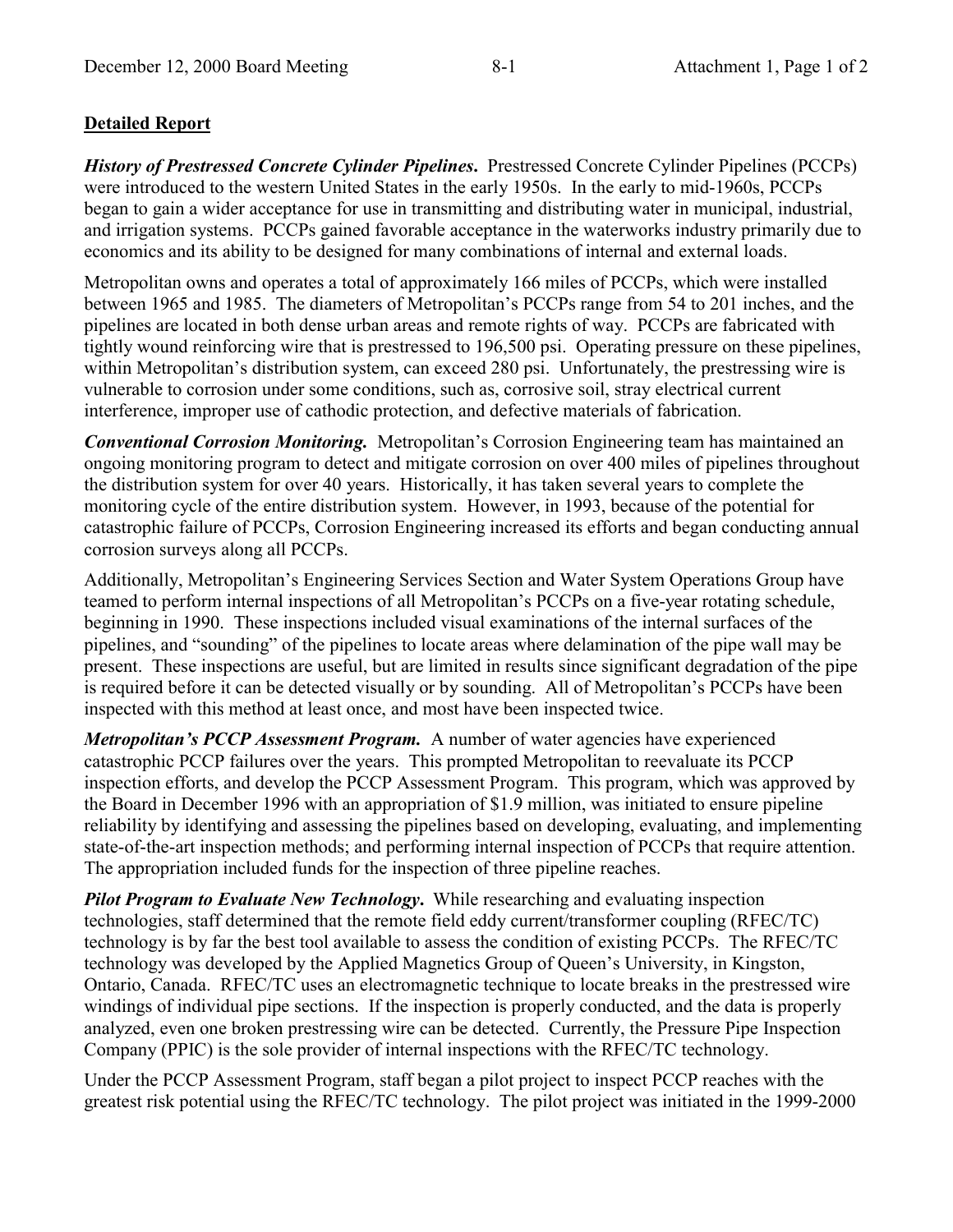shutdown season to inspect and evaluate a 24-mile reach of the Second Lower Feeder and a 9-mile reach of the Allen McColloch Pipeline (AMP). PPIC was retained to perform the RFEC/TC inspections. Staff verified the results of the technology by removing the mortar coating and counting the actual number of broken wires on eight of the AMP's pipe sections. The testing proved that the RFEC/TC is very reliable in detecting defects within individual pipe sections.

In September 2000, the Board authorized staff to amend the contract with PPIC to perform two additional inspections and to conduct detailed analysis of the 24-mile reach of the Second Lower Feeder. Additionally, staff notified the Board of plans to recommend RFEC/TC inspection of all remaining reaches of Metropolitan's PCCPs. The contract with PPIC has been amended, and the two additional inspections, a 16-mile reach of the Sepulveda Feeder and a 5.4-mile reach of the Second Lower Feeder, are scheduled to occur during the 2000-2001 shutdown season. Subsequent to the September 2000 Board action, staff has completed a report that documents the accomplishments of the PCCP Assessment Program, evaluates the RFEC/TC technology and other state-of-the-art inspection methods, and compiles costs for inspection and analysis of the remaining PCCPs.

*Staff Recommendations.* Based on the findings from the report, staff is recommending that RFEC/TC inspection, testing, and analysis be performed on all of the PCCPs in Metropolitan's system. A schedule has been developed for this work to be completed by fiscal year 2002-2003. This equates to shutting down, de-watering, and inspecting approximately 38 miles of pipe during the 2000-2001 shutdown season, 47 miles in 2001-2002, and 44 miles in 2002-2003. The proposed action would authorize an amendment to the existing agreement with PPIC and would provide for the inspection of all of Metropolitan's PCCPs.

## **CEQA Compliance / Environmental Documentation**

The proposed project is categorically exempt under the California Environmental Quality Act (CEQA) as a check for performance of an operation, or quality, health, or safety of a project (State CEQA Guidelines Section 15309); and as a minor alteration of existing public facilities involving no expansion of use (State CEQA Guidelines Section 15301).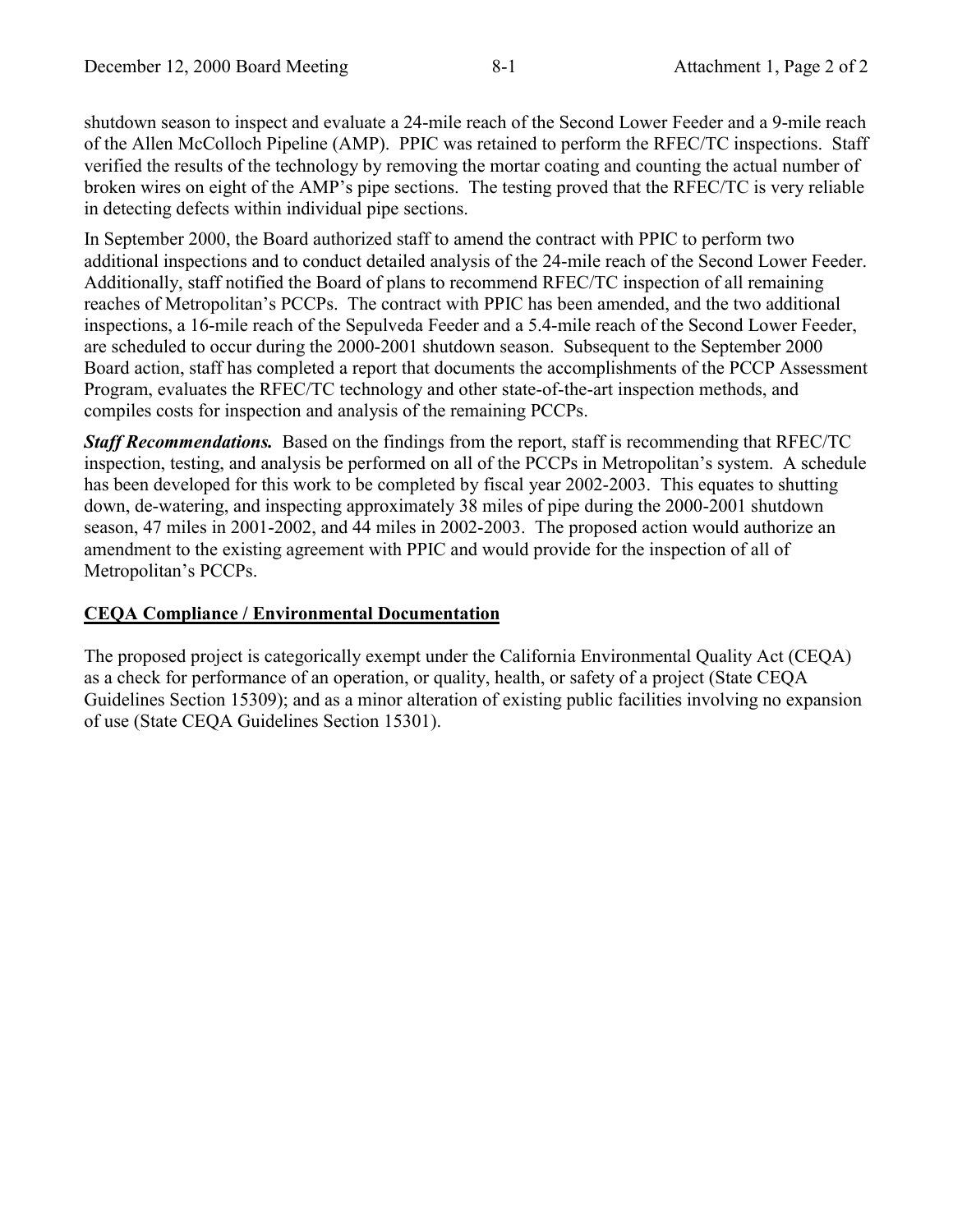## **FINANCIAL STATEMENT**

Board Action No. 2 for Appropriation No. 15297 to finance management and RFEC/TC inspection of Metropolitan's PCCPs:

|                                                                                                                  | <b>BOARD ACTION</b><br><b>NO.1</b> | <b>BOARD ACTION</b><br><b>NO. 2</b> |
|------------------------------------------------------------------------------------------------------------------|------------------------------------|-------------------------------------|
|                                                                                                                  | (Dec 1996)                         | (Dec 2000)                          |
| Labor:                                                                                                           |                                    |                                     |
| Owner Costs (Project Mgmt, Purchasing,<br>Environmental Compliance/Permitting)                                   | \$<br>$\boldsymbol{0}$             | \$<br>60,000                        |
| Corrosion/Structural Engineering/Technical<br>Services: Data Collection & Categorization,<br>Research & Analysis | 906,300                            | 704,000                             |
| District Forces: Fabrication/Installation                                                                        | 100,700                            | 62,000                              |
| Subtotal Labor                                                                                                   | 1,007,000<br>\$                    | \$<br>826,000                       |
| Materials and Supplies                                                                                           | \$<br>115,000                      | \$<br>38,000                        |
| Incidental Expenses                                                                                              | 6,000                              | 10,000                              |
| <b>Operating Equipment</b>                                                                                       | 8,000                              | 35,000                              |
| Professional/Technical Services                                                                                  | 475,000                            | 2,294,000                           |
| Remaining budget                                                                                                 | 289,000                            | 197,000                             |
| <b>Total:</b>                                                                                                    | \$1,900,000                        | \$3,400,000                         |

## **FUNDING REQUEST**

| <b>Program Name:</b>       | Assess Condition Of Metropolitan's Prestressed Concrete Cylinder Pipe |             |                                  |               |  |
|----------------------------|-----------------------------------------------------------------------|-------------|----------------------------------|---------------|--|
| <b>Source of Funds:</b>    | Pay-As-You-Go Fund                                                    |             |                                  |               |  |
| <b>Appropriation No.:</b>  | 15297                                                                 |             | <b>Board Action No.:</b>         | 2             |  |
| <b>Requested Amount:</b>   |                                                                       | \$1,500,000 | <b>Capital Program No.:</b>      | 15297-A       |  |
| Total Appropriated Amount: |                                                                       | \$3,400,000 | <b>Capital Program Page No.:</b> | $E-3$         |  |
| Total Program Estimate:    |                                                                       | \$1,900,000 | <b>Program Goal:</b>             | R-Reliability |  |